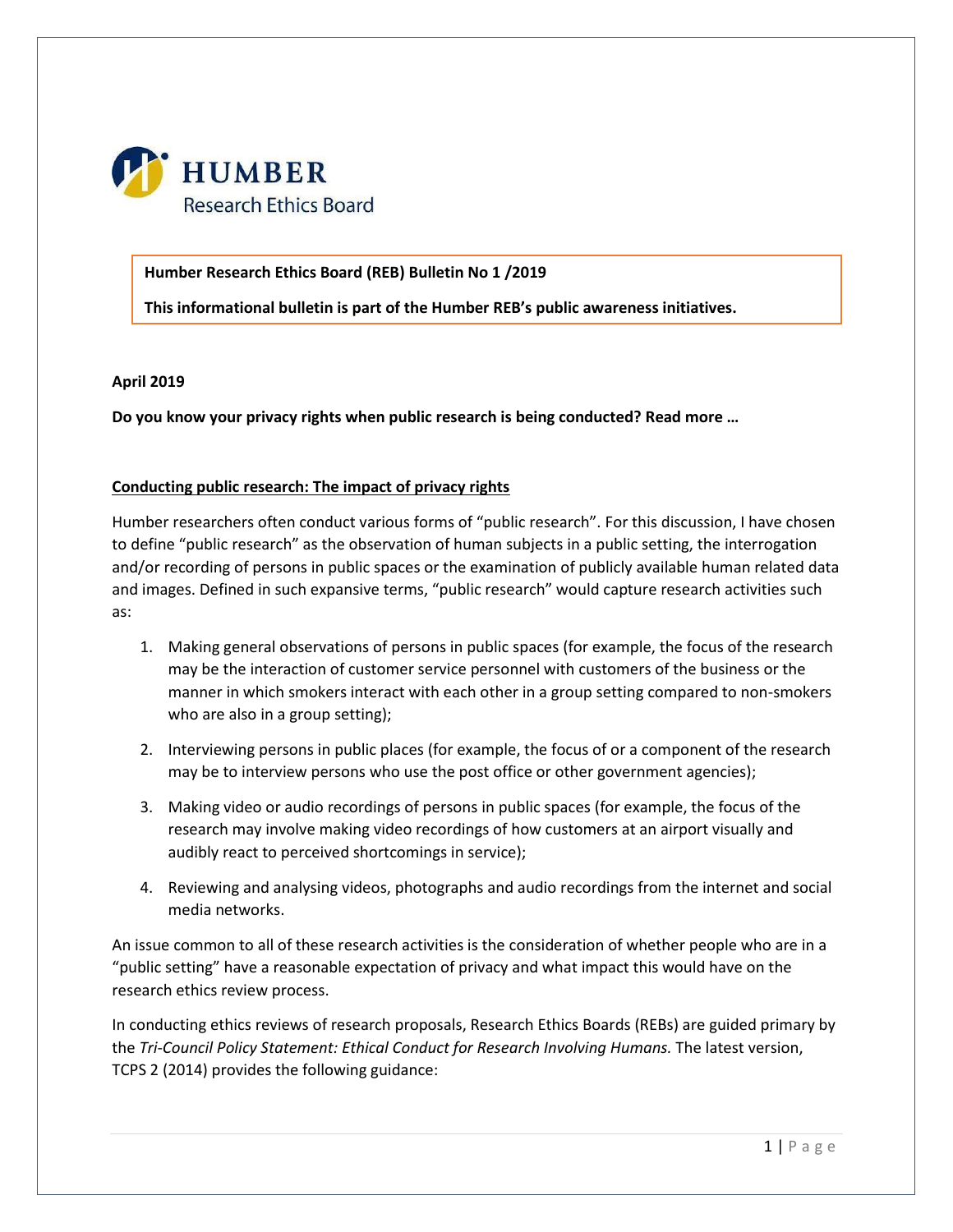#### **1. REB review is not required for research involving the observation of people in public places where:**

- 1. it does not involve any intervention staged by the researcher, or direct interaction with the individuals or groups;
- 2. individuals or groups targeted for observation have no reasonable expectation of privacy; and
- 3. any dissemination of research results does not allow identification of specific individuals.

The application of this guideline means that Humber researchers do not need to submit REB applications where the research to be conducted calls for the mere observation of persons in public spaces, provided that these persons would have no reasonable expectation of privacy in such places.

## **2. Research that relies exclusively on information that is publicly available, or made accessible through legislation or regulation, does not require REB review.**

The application of this guideline means that Humber researchers do not need to submit an application for review when the research to be conducted would involve an examination of things such as photographs and recordings which have been legitimately placed in the public domain. For example, research involving a review of political debates to determine the tone of the discourse surrounding Indigenous issues would not require REB review.

# **3. REB review is not required where research uses exclusively publicly available information that may contain identifiable information and for which there is no reasonable expectation of privacy.**

The TCPS guidance notes that "identifiable information may be disseminated in the public domain through print or electronic publications; film, audio or digital recordings; press accounts; official publications of private or public institutions; artistic installations, exhibitions or literary events freely open to the public; or publications accessible in public libraries." The application of this guideline means that Humber researchers do not need to submit an application for REB review where the proposed research would, for example, involve determining the reaction of different ethnic groups to specific issues, or where the primary research material is archival footage of interviews conducted with named individuals. The caveat is that it must be clear that the persons who gave the interviews had no reasonable expectation of privacy.

It is clear that an assessment of whether members of the public have a reasonable expectation of privacy in specific circumstances, will be an important determinant of whether research ethics clearance is required for proposed research. In a 2019 case, the Supreme Court of Canada (SCC) has provided guidance that will prove invaluable in making an assessment of when a reasonable expectation of privacy may be deemed to exist even in a public setting.

Many of us are aware of the recent case of *R v. Jarvi[s\[1\]](https://humber.ca/staff/announcement/humber-research-ethics-board-hreb-0#_ftn1)* in which the SCC held that a former teacher at a high school in Ontario was guilty of the Criminal Code offence of voyeurism for having secretly made video recordings of female students. As defined in section 162 (1) of the Criminal Code (the "Code"), the offence of voyeurism involves inter alia, surreptitiously, observing or making a visual recording of a person who is in circumstances that give rise to a reasonable expectation of privacy.

Jarvis made the recordings within the open areas of the school. These were acknowledged to be "public" areas and in light of this, the SCC had to determine whether the students had a reasonable expectation